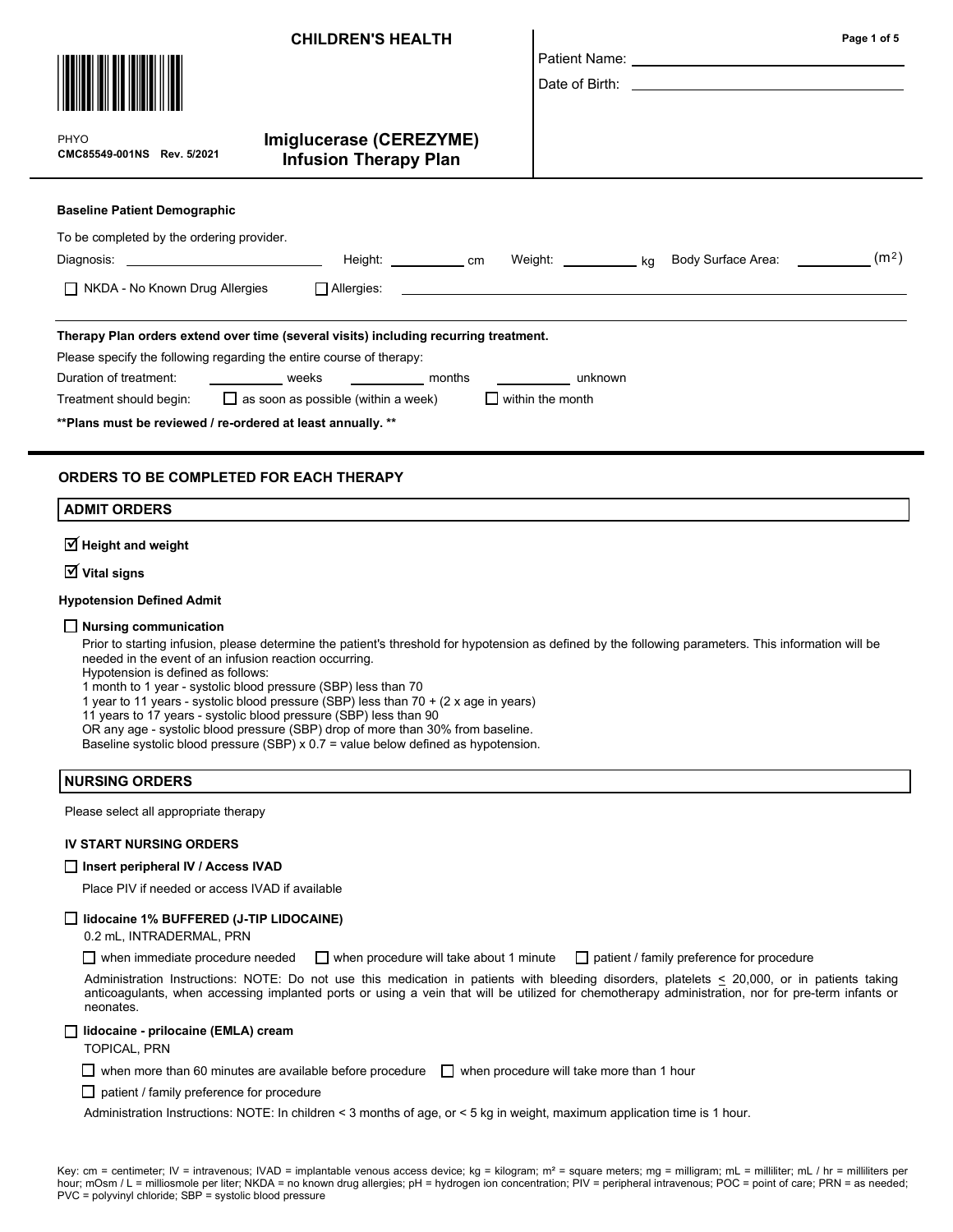## CHILDREN'S HEALTH Page 2 of 5



 $\mathbf{P}$ CMC85549-001NS Rev. 5/2021 PHYO

# Imiglucerase (CEREZYME) Infusion Therapy Plan

| Patient Name: |  |
|---------------|--|

Date of Birth:

## ORDERS TO BE COMPLETED FOR EACH THERAPY

# NURSING ORDERS, CONTINUED

Please select all appropriate therapy

### lidocaine - tetracaine (SYNERA) patch

TOPICAL, PRN

 $\Box$  when 20 - 30 minutes are available before procedure  $\quad \Box$  when procedure will take more than 1 hour

 $\Box$  when anticipated pain is less than 5 mm from skin surface  $\Box$  patient / family preference for procedure

### $\Box$  lidocaine with transparent dressing 4% kit

TOPICAL, PRN

when 20 - 30 minutes are available before procedure  $\Box$  when procedure will take more than 1 hour

 $\Box$  patient / family preference for procedure

### $\Box$  Heparin flush

### heparin flush

10 - 50 units, INTRAVENOUS, PRN, IV line flush. Per protocol, heparin should not be used to flush peripheral IVs. This heparin flush should be used with all central lines including IVADs, with the exception of de-accessing the IVAD.

#### heparin flush

100 - 300 units, INTRAVENOUS, PRN, IV line flush. Per protocol, heparin should not be used to flush peripheral IVs. For use only when de-accessing IVADs.

### $\Box$  Sodium chloride flush

#### Sodium chloride flush 0.9% injection

1 - 20 mL, INTRAVENOUS, PRN, IV line flush

### Sodium chloride - preserative free 0.9% injection

1 - 30 mL, INTRAVENOUS, PRN, IV line flush

## PRE-MEDICATIONS

### $\Box$  Acetaminophen pre-medication 60 minutes prior (15 mg / kg, maximum 650 mg)

#### Nursing communication

Administer only one of the acetaminophen pre-medication orders, suspension or tablets, do not give both.

### acetaminophen suspension

15 mg / kg, ORAL, for 1 dose pre-medication, give 60 minutes prior to infusion Dose:

#### acetaminophen tablet

15 mg / kg ORAL, for 1 dose pre-medication, give 60 minutes prior to infusion Dose: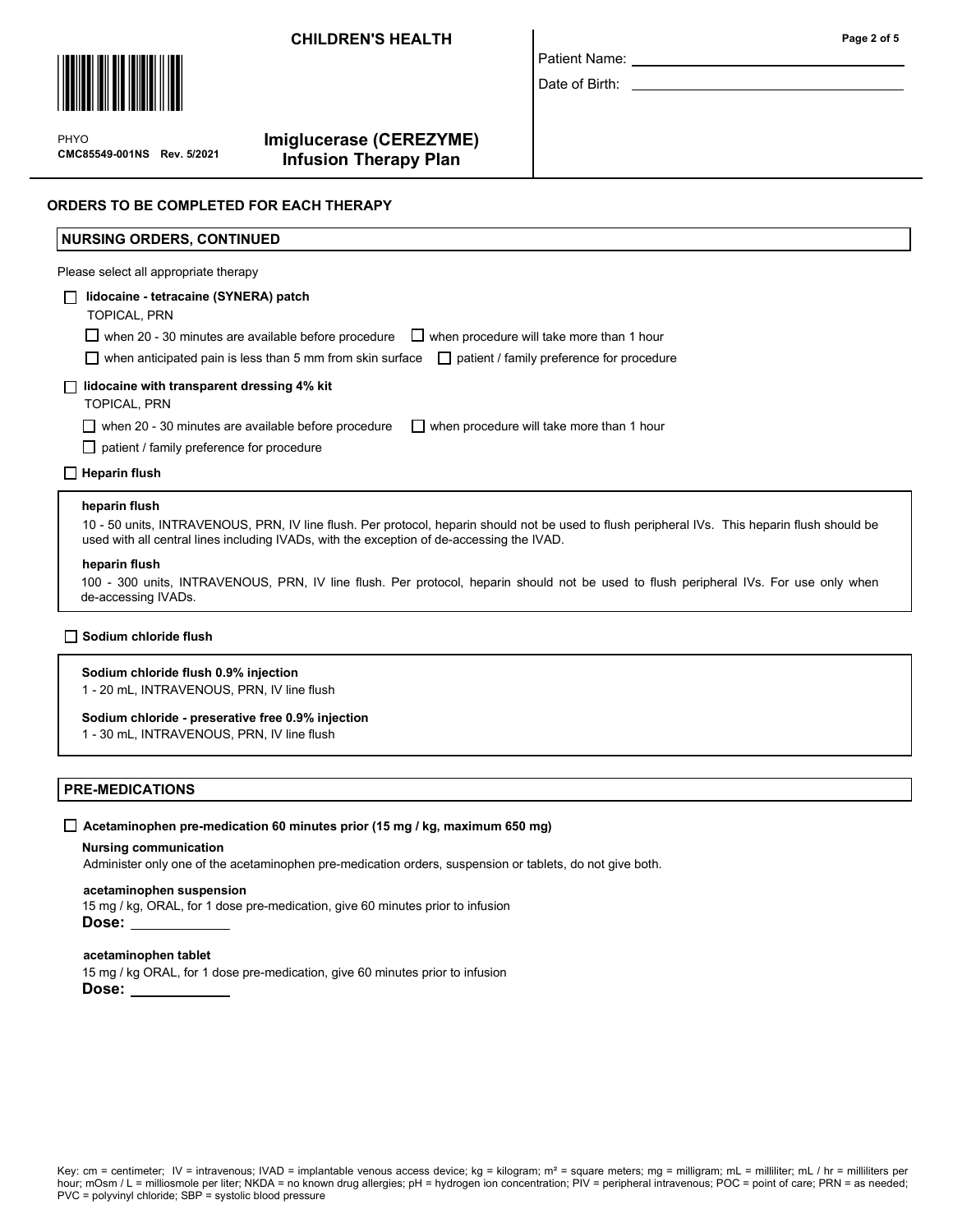## **CHILDREN'S HEALTH Page 3 of 5**



 $\mathbf{P}$ CMC85549-001NS Rev. 5/2021 PHYO

# Imiglucerase (CEREZYME) Infusion Therapy Plan

### ORDERS TO BE COMPLETED FOR FACH THERAPY

### NURSING ORDERS, CONTINUED

Please select all appropriate therapy

## $\Box$  Ibuprofen pre-medication 60 minutes prior (10 mg / kg, maximum 600 mg)

#### Nursing Communication

Administer only one of the ibuprofen pre-medication orders, suspension or tablets, do not give both.

#### ibuprofen suspension

10 mg / kg, ORAL, for 1 dose pre-medication, give 60 minutes prior to infusion Dose:

### ibuprofen tablet

10 mg / kg ORAL, for 1 dose pre-medication, give 60 minutes prior to infusion Dose:

### $\square$  Diphenhydramine pre-medication 60 minutes prior (1 mg / kg, maximum 50 mg)

#### Nursing Communication

Administer only one of the diphenhydrAMINE pre-medication orders, liquid, capsule or injection, do not give more than one of the orders as a pre-medication.

Patient Name: Date of Birth:

#### diphenhydrAMINE liquid

1 mg / kg, ORAL, for 1 dose pre-medication, give 60 minutes prior to infusion Dose:

### diphenhydrAMINE capsule

1 mg / kg ORAL, for 1 dose pre-medication, give 60 minutes prior to infusion Dose:

## diphenhydrAMINE injection

1 mg / kg, INTRAVENOUS, 1 dose pre-medication, give 60 minutes prior to infusion Dose:

## INTRA-PROCEDURE

# $\overline{\triangleleft}$  Nursing Communication

DO NOT SHAKE. Administer with PVC infusion set equipped with low protein binding 0.2 micrometer filter and administer over 2 hours.

# $\overline{\textsf{y}}$  Vital signs

Observe for hypoxia, changes in blood pressure, respiratory distress, angioedema and seizures during infusion. If severe reaction occurs, immediately suspend the infusion and contact physician.

# $\overline{\mathbf{y}}$  Physician Communication Order

Dose of imiglucerase (CEREZYME) = 60 - 120 units / kg. Vials come as 400 units / vial. For patients < 20 kg, select the 100 mL volume option for the sodium chloride 0.9% fluid. For patients > 20 kg select the 250 mL volume option for the sodium chloride 0.9% fluid. Please enter the dose of imiglucerase in 'units' to facilitate prior authorization requirements.

| M Imiglucerase in sodium chloride 0.9% infusion INTERVAL: Every Visit DEFER UNTIL: _____________ DURATION: Until Discontinued                                                                                                                                                               |  |  |  |  |  |
|---------------------------------------------------------------------------------------------------------------------------------------------------------------------------------------------------------------------------------------------------------------------------------------------|--|--|--|--|--|
| Starting 1 hour after treatment start time. Administer over 2 hours. DO NOT SHAKE. Administer the diluted imiglucerase with PVC infusion set<br>equipped with low protein binding 0.2 micron filter and run over 2 hours.                                                                   |  |  |  |  |  |
| Dose: the contract of the contract of the contract of the contract of the contract of the contract of the contract of the contract of the contract of the contract of the contract of the contract of the contract of the cont<br>Sodium Chloride 0.9% diluent: $\Box$ 100 mL $\Box$ 250 mL |  |  |  |  |  |
| $\sqrt{2}$ Therapy Appointment Request                                                                                                                                                                                                                                                      |  |  |  |  |  |
| Please select department for the therapy appointment request:                                                                                                                                                                                                                               |  |  |  |  |  |
| Expires in 365 days                                                                                                                                                                                                                                                                         |  |  |  |  |  |

 $\Box$  Dallas Special Procedures  $\Box$  Plano Infusion Center  $\Box$  Dallas Allergy  $\Box$  Dallas Transplant  $\Box$  Dallas Neurology

Key: cm = centimeter; IV = intravenous; IVAD = implantable venous access device; kg = kilogram; m<sup>2</sup> = square meters; mg = milligram; mL = milliliter; mL / hr = milliliters per hour; mOsm / L = milliosmole per liter; NKDA = no known drug allergies; pH = hydrogen ion concentration; PIV = peripheral intravenous; POC = point of care; PRN = as needed; PVC = polyvinyl chloride; SBP = systolic blood pressure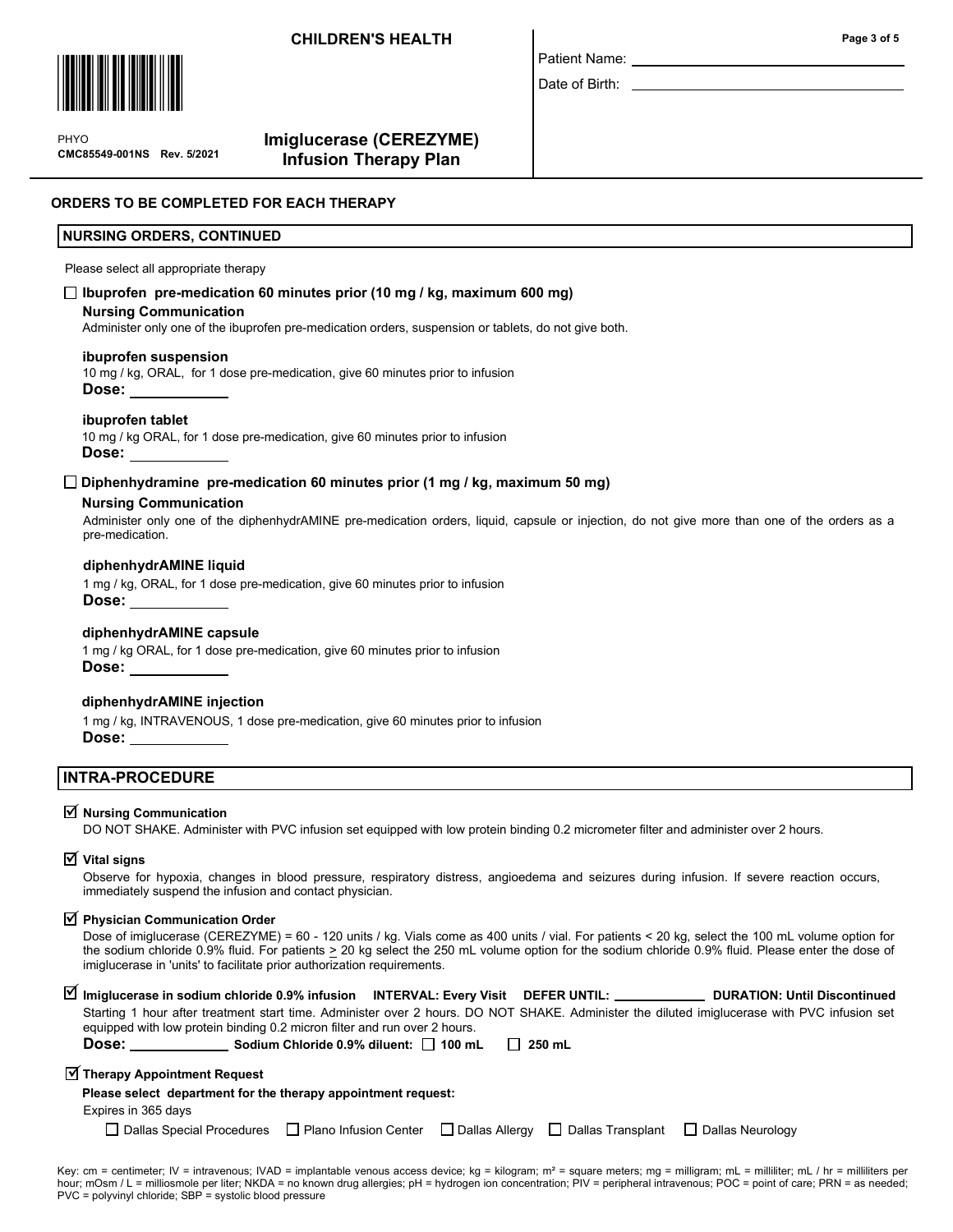## CHILDREN'S HEALTH Page 4 of 5



 $\mathbf{P}$ CMC85549-001NS Rev. 5/2021 PHYO

# Imiglucerase (CEREZYME) Infusion Therapy Plan

# ORDERS TO BE COMPLETED FOR EACH THERAPY

### EMERGENCY MEDICATIONS

# $\overline{\mathcal{Y}}$  Nursing communication

1. Hives or cutaneous reaction only – no other system involvement PATIENT IS HAVING A DRUG REACTION:

- a. Stop the infusion
- **b.** Give diphenhydramine as ordered
- c. Check heart rate, respiratory rate and blood pressure every 5 minutes until further orders from provider.
- d. Connect patient to monitor (cardiac / apnea, blood pressure and oxygen saturation) if not already on one
- e. Notify provider for further orders
- 2. Hives or cutaneous reaction plus one other system, i.e. abdominal cramping, vomiting, hypotension, altered mental status, respiratory distress, mouth / tongue swelling

### PATIENT IS HAVING ANAPHYLAXIS:

- a. Stop the infusion
- b. Call code do not wait to give epinephrine
- c. Give epinephrine as ordered
- d. Notify provider
- e. Check heart rate, respiratory rate and blood pressure every 5 minutes until the code team arrives.
- f. Connect patient to monitor (cardiac / apnea, blood pressure and oxygen saturation), if not already on one.
- Give diphenhydramine once as needed for hives g.
- h. May repeat epinephrine every 5 minutes x 2 doses for persistent hypotension and respiratory distress with desaturation until code team arrives.

Patient Name: Date of Birth:

May give albuterol as ordered for wheezing with oxygen saturation stable while waiting for code team, continue to monitor oxygen i. saturation.

#### Hypotension is Defined as Follows:

- 1 month to 1 year systolic blood pressure (SBP) less than 70
- 1 year to 11 years systolic blood pressure (SBP) less than 70 + (2 x age in years)
- 11 years to 17 years systolic blood pressure (SBP) less than 90
- OR any age systolic blood pressure (SBP) drop more than 30% from baseline.

Baseline systolic blood pressure (SBP)  $x$  0.7 = value below defined as hypotension.

# EPINEPHrine Injection Orderable For Therapy Plan

## (AMPULE / EPI - PEN JR. / EPI - PEN) 0.01 mg / kg

0.01 mg / kg, INTRAMUSCULAR, EVERY 5 MINUTES PRN, for anaphylaxis and may be repeated for persistent hypotension and respiratory distress with desaturation until the code team arrives, for 3 doses

Use caution with PIV administration. This solution has a pH < 5, or a pH > 9, or an osmolality > 600 mOsm / L.

Dose:

### □ Cardio / Respiratory Monitoring

# Rationale for Monitoring: High risk patient (please specify risk)

- $\Box$  Clinically significant cardiac anomalies or dysrhythmias
- $\square$  Recent acute life-threatening event
- $\square$  Unexplained or acutely abnormal vital signs
- $\Box$  Artificial airway (stent, tracheostomy, oral airway)
- $\Box$  Acute, fluctuating or consistent oxygen requirements
- Monitor Parameters (select all that apply):  $\Box$  Heart rate  $\Box$  Oxygen saturation  $\Box$  Respiratory rate

Telemetry Required:  $\Box$  Yes  $\Box$  No

# □ diphenhydrAMINE injection

1 mg / kg, INTRAVENOUS, ONCE PRN, for hives or cutaneous reaction, for 1 dose maximum dose = 50 mg per dose, 300 mg per day. Dose:

# $\Box$  Albuterol for aerosol

0.25 mg / kg., INHALATION ONCE PRN, for wheezing, but oxygen saturations stable while waiting for code team, continue to monitor oxygen saturation for 1 dose

# Dose: